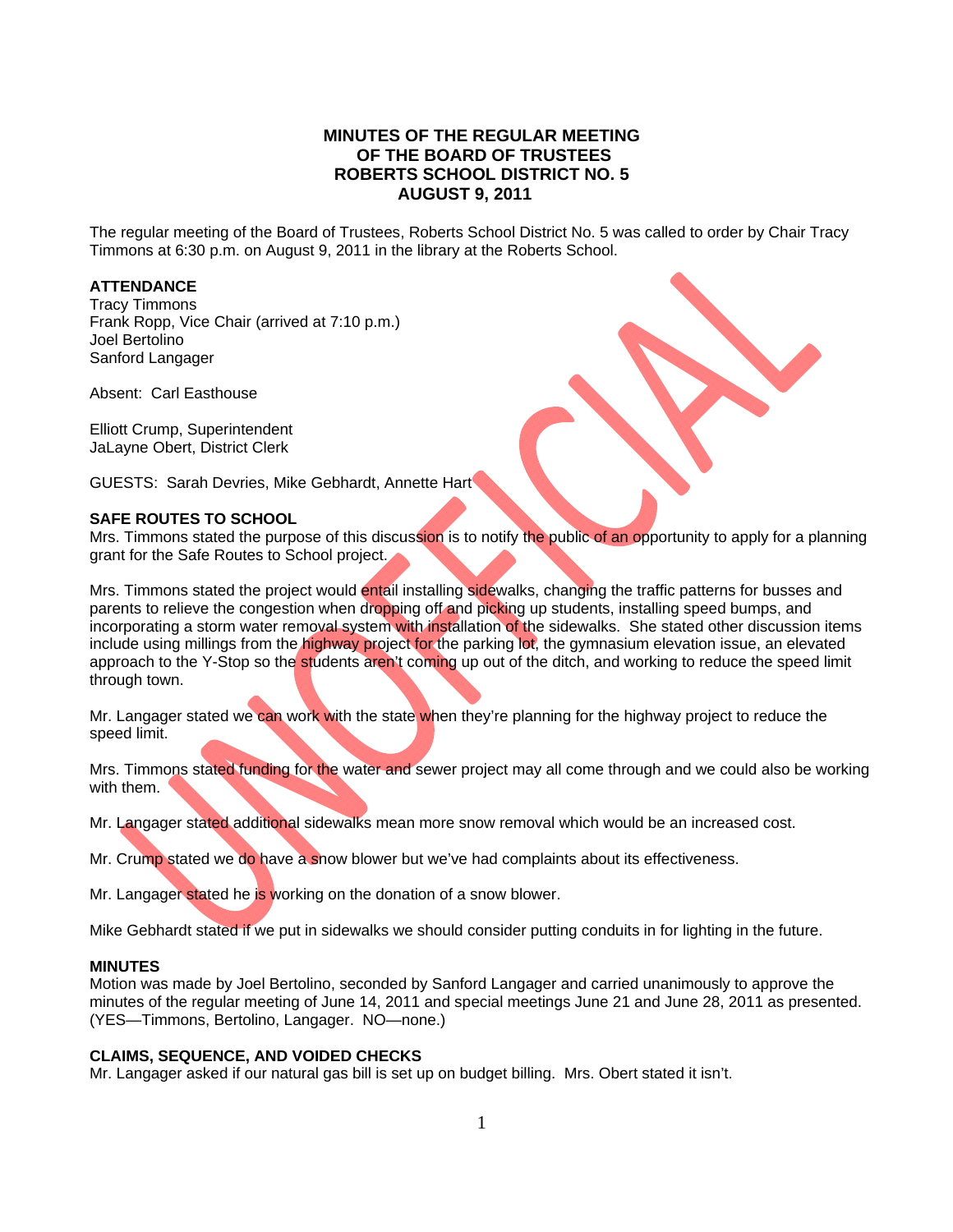Mrs. Timmons asked if work is done on the heating system, will Brian Kessner be available to learn how to run things. Mr. Crump stated he hopes so.

(Mr. Ropp arrived at 7:10 p.m.)

Motion was made by Sanford Langager, seconded by Joel Bertolino and carried unanimously to approve the claims, sequence, and voided checks as presented. (YES—Timmons, Ropp, Bertolino, Langager. NO—none).

### **PERSONNEL**

RESIGNATIONS – Mr. Crump stated he received letters of resignation from Carly May and Virginia Quayle and recommended the Board accept them.

Motion was made by Frank Ropp, seconded by Sanford Langager and carried unanimously to accept the letters of resignation from Carly May and Virginia Quayle. (YES—Timmons, Ropp, Bertolino Langager. NO—none).

Mr. Crump stated he also received a verbal resignation from Amber Mullin. He stated he asked Ms. Mullin to submit a letter of resignation but she has not done so and he is recommending the Board accept her verbal resignation.

Motion was made by Sanford Langager, seconded by Joel Bertolino and carried unanimously to accept the verbal resignation from Amber Mullin. (YES—Timmons, Ropp, Bertolino, Langager. NO—none).

COACHING RECOMMENDATIONS – Mr. Crump stated he is recommending Stacie Nardinger be hired as the junior high volleyball coach at the stipend amount of \$1300.00

Mr. Langager asked if the high school team is going to need an assistant coach. Mr. Crump stated Mrs. Zeiler and Mrs. Nardinger are running their programs together but we'll see if the numbers require an assistant.

Motion was made by Sanford Langager, seconded by Joel Bertolino and carried unanimously to approve hiring Stacie Nardinger for the junior high volleyball coaching position at the current stipend of \$1300.00 (YES— Timmons, Bertolino, Langager. NO—none. Abstained: Ropp (conflict of interest)).

Mr. Crump stated he is having a difficult time filling football coaching positions. He stated Kyle Neibauer is the overall head coach and we would like to run the program like track with a head coach and assistants to cover both high school and junior high programs. He stated George Nelson and Jené Reinhardt may be willing to step in and help but he is still working on how that might work and at which salary.

Mr. Bertolino asked what salary range Mr. Crump is considering. Mr. Crump stated he is looking at about \$1,000 per coach.

Motion was made by Sanford Langager, seconded by Frank Ropp and carried unanimously to approve hiring George Nelson and Jené Reinhardt as coaches for football with the details on schedule and salary to be worked out. (YES—Timmons, Ropp, Bertolino, Langager. NO—none).

BUS DRIVER POSITION – Mr. Crump recommended hiring Dick Sederberg as bus driver for the 2011-2012 school year at the same rate of pay he received when retiring, \$16.29 per hour.

Motion was made by Frank Ropp, seconded by Sanford Langager and carried unanimously to hire Dick Sederberg for the bus driver position at the rate of \$16.29 per hour. (YES—Timmons, Ropp, Bertolino, Langager. NO—none).

JANITORIAL POSITION – Mr. Crump recommended hiring Brian Kessner for the morning janitorial position and pay \$15.00 an hour for two hours per day for maintenance and \$12.50 per hour for janitorial for three hours per day.

Motion was made by Sanford Langager, seconded by Frank Ropp and carried unanimously to approve the superintendent's recommendation and hire Brian Kessner for the morning janitorial position for three hours daily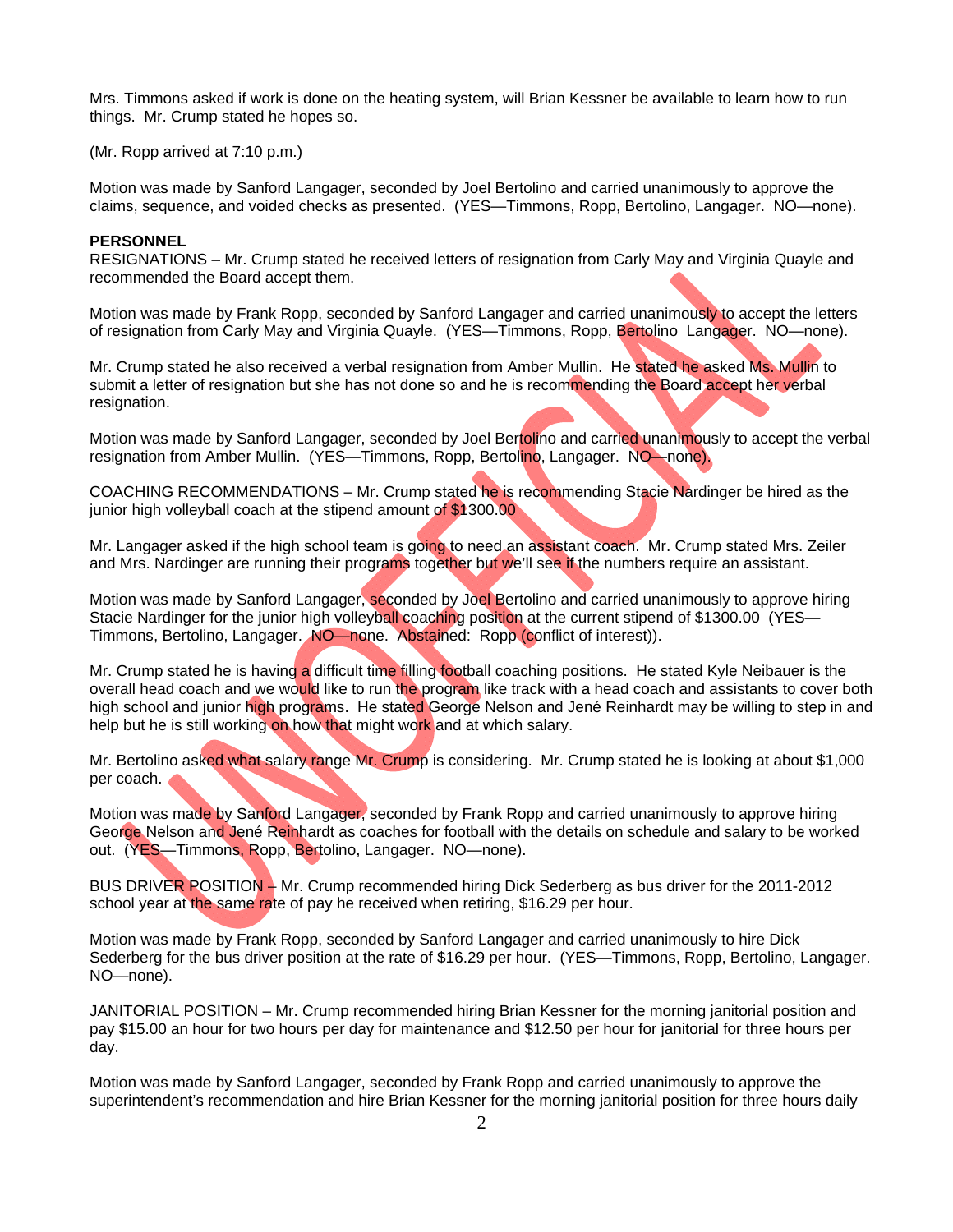at \$12.50 per hour for janitorial and two hours daily at \$15.00 for maintenance. (YES—Timmons, Ropp, Bertolino, Langager. NO—none).

AIDE POSITION – Mr. Crump recommended hiring Nikki Easthouse as a classroom aide for four hours in the morning at \$10.00 per hour. He stated Mrs. Easthouse will then work 3.5 hours in the afternoon in the custodial position.

Motion was made by Sanford Langager, seconded by Frank Ropp and carried unanimously to hire Nikki Easthouse as a classroom aide for four hours daily at \$10.00 per hour and then continue with her custodial position for 3.5 hours in the afternoon at \$12.50 per hour. (YES—Timmons, Ropp, Bertolino, Langager. NO none).

SPECIAL EDUCATION AIDE – Mr. Crump recommended hiring Ryan Jackson as special education aide for 7.5 hours Monday through Thursday and 6.5 hours on Friday at \$10.00 per hour.

Motion was made by Frank Ropp, seconded by Sanford Langager and carried unanimously to approve hiring Ryan Jackson as special education aide at \$10.00 per hour for 7.5 hours Monday through Thursday and 6.5 hours on Friday. (YES—Timmons, Ropp, Bertolino, Langager. NO—none).

### **NEW BUSINESS**

SCHOOL NURSE CONTRACT – Mr. Crump stated the hourly rate for the school nursing contract is increasing from \$30.60 to \$32.50 per hour due to the rising cost of travel.

Motion was made by Frank Ropp, seconded by Joel Bertolino and carried unanimously to approve the school nursing contract with Beartooth Billings Clinic for the 2011-2012 school year at \$32.50 per hour. (YES— Timmons, Ropp, Bertolino, Langager. NO—none).

TRANSPORTATION ROUTES - Mr. Crump stated he will be attending the County Transportation Committee meeting on August 16 to have our bus routes approved for the year. He stated the routes are basically the same although there may be an adjustment of about 1.5 miles on Route 1.

Mr. Langager stated in the Fox area, we have two locations where our bus goes right by students' houses and asked if we could stop and pick them up rather than making them walk down the ditch and cross the highway to be picked up at the gravel pit.

Mrs. Timmons stated she wouldn't want to put the agreement we have in place with Red Lodge in jeopardy.

Mr. Crump stated he would speak to Red Lodge and see if it can be worked out.

Mr. Ropp stated it makes more sense from the safety standpoint.

Motion was made by Frank Ropp, seconded by Joel Bertolino and carried unanimously to approve the three bus routes for the district to be presented to the County Transportation Committee. (YES—Timmons, Ropp, Bertolino, Langager. NO—none).

OUT OF DISTRICT CONTRACTS – Mr. Crump asked for approval of out of district contracts for Alivia Zeiler, Danni Nardinger, Chase Bergan, Claire Schoening, and Kylee McDonnell.

Motion was made by Joel Bertolino, seconded by Sanford Langager and carried to approve out of district contracts for Alivia Zeiler, Danni Nardinger, Chase Bergan, Claire Schoening, and Kylee McDonnell. (YES— Timmons, Ropp, Bertolino, Langager. NO—none).

TRUSTEE FINANCIAL SUMMARY – Mrs. Obert presented the Trustees Financial Summary for 2010-2011 to the Board for approval.

Motion was made by Frank Ropp, seconded by Joel Bertolino and carried unanimously to approve the 2010-2011 Trustees Financial Summary as presented. (YES—Timmons, Ropp, Bertolino, Langager. NO—none).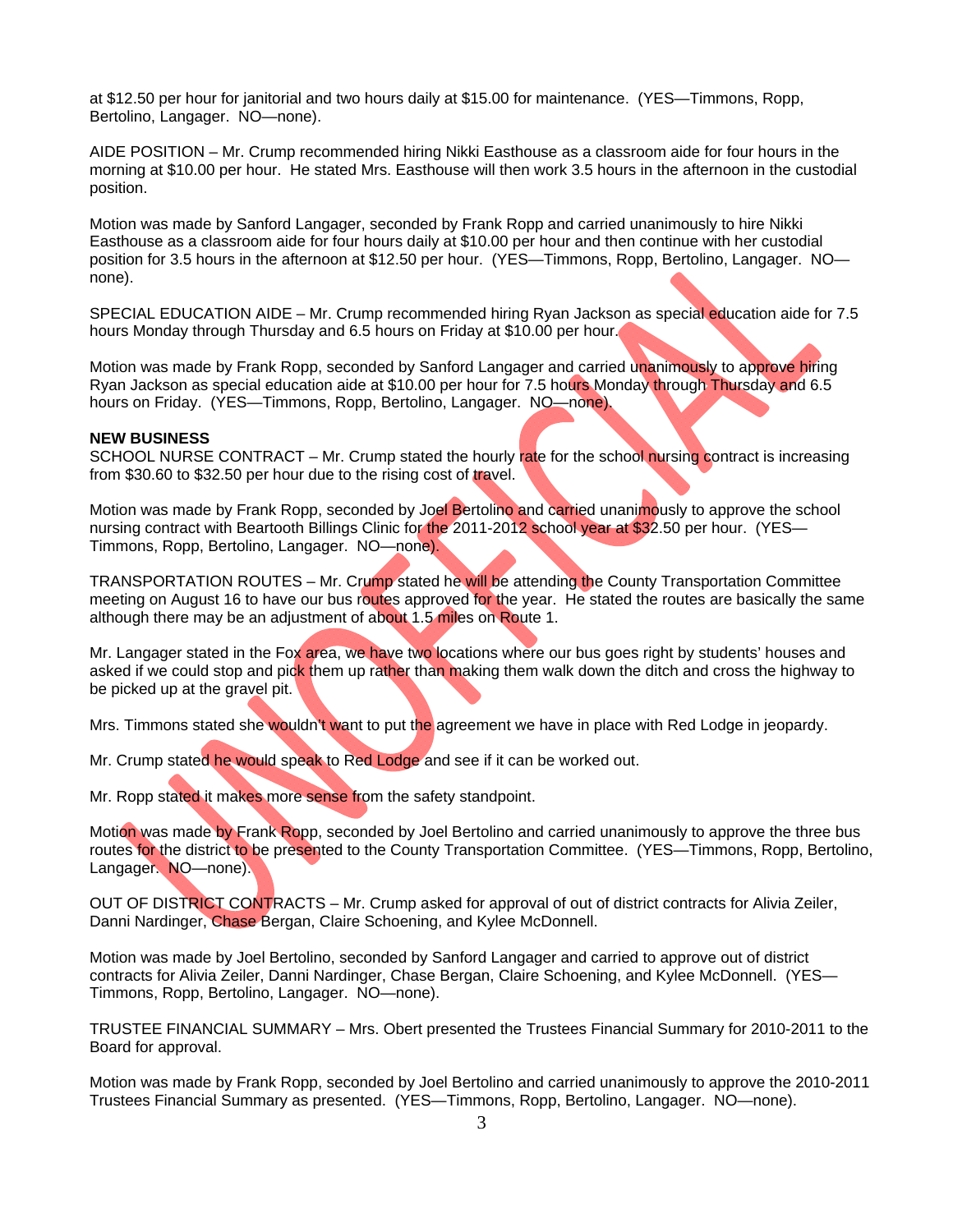2011-2012 BUDGET ADOPTION – Mrs. Obert presented the following budgeted funds for approval for the 2011- 2012 school year:

| <b>General Fund</b>          | \$1,031.255.63 |
|------------------------------|----------------|
| <b>Transportation Fund</b>   | 96,224.50      |
| <b>Bus Depreciation Fund</b> | \$207,131.16   |
| <b>Tuition Fund</b>          | 4,000.00       |
| <b>Retirement Fund</b>       | 154,877.59     |
| <b>Technology Fund</b>       | 19,663.62      |
| <b>Flexibility Fund</b>      | 8.29           |

Mrs. Timmons noted this is the second lowest general fund budget this district has voted on in a long time.

Motion was made by Frank Ropp, seconded by Sanford Langager and carried unanimously to approve the following budgeted funds for the 2011-2012 school year:

| <b>General Fund</b>          | \$1,031.255.63 |
|------------------------------|----------------|
| <b>Transportation Fund</b>   | 96,224.50      |
| <b>Bus Depreciation Fund</b> | 207, 131.16    |
| <b>Tuition Fund</b>          | 4,000.00       |
| <b>Retirement Fund</b>       | 154,877.59     |
| <b>Technology Fund</b>       | 19,663.62      |
| <b>Flexibility Fund</b>      | 8.29           |
|                              |                |

(YES—Timmons, Ropp, Bertolino, Langager. NO—none).

POLICY REVIEW – Mr. Crump stated he has been going through the old Board policy book, the required policies adopted in March of 2010, and those adopted in between to see where there is duplication. He then presented Policy 2320 and Policy 7320 on first reading. (See attached.)

Motion was made by Frank Ropp, seconded by Joel Bertolino and carried unanimously to approve Policy 2320 and Policy 7320 on first reading. (YES—Timmons, Ropp, Bertolino, Langager. NO—none).

## **RECESS**

Mrs. Timmons called for a recess at 8:45 p.m. and returned the meeting to regular session at 8:53 p.m.

## **OLD BUSINESS**

SAFE ROUTES TO SCHOOL – Mrs. Timmons stated the Board had a discussion on the Safe Routes to School project eariler and needs to decide if we should submit the grant application for a Quality Schools Planning grant and commit matching funds of \$5,000 if the grant is awarded.

Mr. Bertolino asked where the matching dollars would come from. Mrs. Obert stated it could possibly be taken from the Building Endowment Fund.

Mr. Ropp stated this project could address the drainage problem.

Mrs. Timmons stated it needs to be done now to coincide with the highway project.

Motion was made by Joel Bertolino, seconded by Frank Ropp and carried unanimously to submit an application for a Quality Schools planning grant, knowing this commits the district to \$5,000 in matching funds if funded but if the application is unsuccessful, there is no liability to the district (YES—Timmons, Ropp, Bertolino, Langager. NO—none).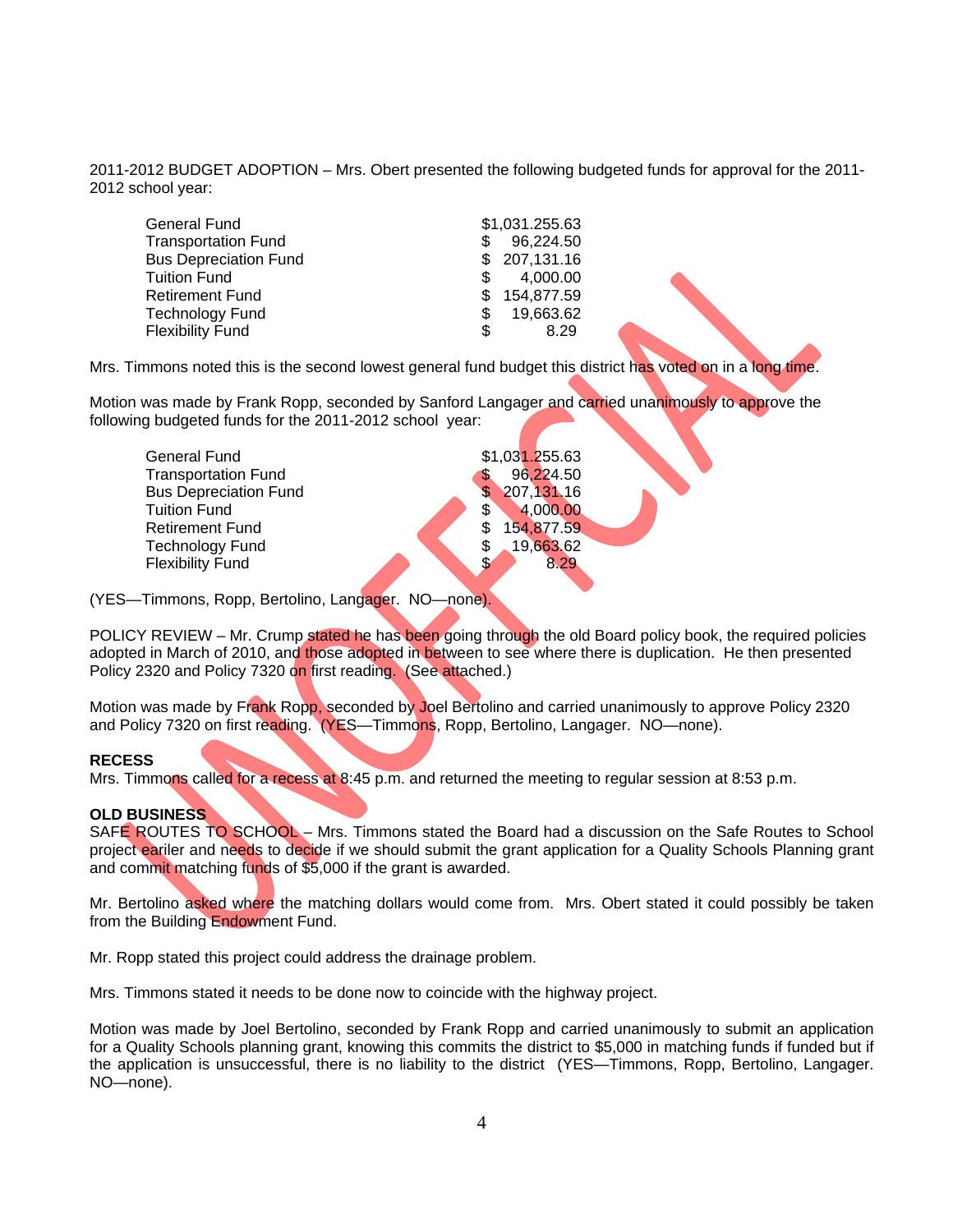### **BOARD DEVELOPMENT**

Mrs. Timmons stated the Board needs to discuss the direction to head this year and public relations for the school. She stated it may be time to do another Board newsletter, perhaps in October and include pieces on finance, building, enrollment, technology, and safe routes to school.

Mr. Langager asked how Mr. Crump feels about trustees visiting classrooms.

Mr. Crump stated visitations can be arranged but he would need to work out a schedule that is agreeable with the teachers.

Mrs. Timmons stated she started out as a volunteer in this district and ran for a trustee position when she felt she could fill a need. She stated she feels like she's being pulled in different directions and with the water and sewer district project being funded, will no longer have the time needed to devote to the Board. She stated she would like to move toward September being her last meeting if a suitable replacement can be found.

Members of the Board expressed appreciation to Mrs. Timmons for her time and commitment.

MISCELLANOUS – Mr. Ropp stated about the status of litigation against the district. Mr. Crump stated the insurance company wrote a check to the family and other changes requested will come at the state level.

### **SUPERINTENDENT REPORT**

SUPERINTENDENT SCHEDULE - Mr. Crump stated he will be attending the SAM conference in Helena on August 10-12, 2011.

PROGRAM UPDATE -- Mr. Crump reported Mrs. Hart and Mrs. Hogan will be covering Mr. Creeden's classes until his return.

STUDENT UPDATE – Mr. Crump stated we ended last school year with 118 students and our current count is 113 but we know five of those will be leaving.

2011 AYP – Mr. Crump reported the district made AYP (Average Yearly Progres) at all three levels.

PIR SCHEDULE/OPENING OF SCHOOL – Mr. Crump stated teachers return on August 26 and he has scheduled two sessions of training for the Promethean Board. He added the retreat with the Board will be August 29 from nine to eleven in the morning, have lunch, then work on their rooms in preparation for the first day of school on August 30. He encouraged trustees to attend the Promethean Board training if they are available.

## **ADJOURNMENT**

Motion was made by Sanford Langager, seconded by Carl Easthouse and carried unanimously to adjourn the meeting at 10:30 p.m. (YES—Ropp, Bertolino, Easthouse, Langager. NO—none).

Board Vice Chair **District Clerk District Clerk** 

 $\blacksquare$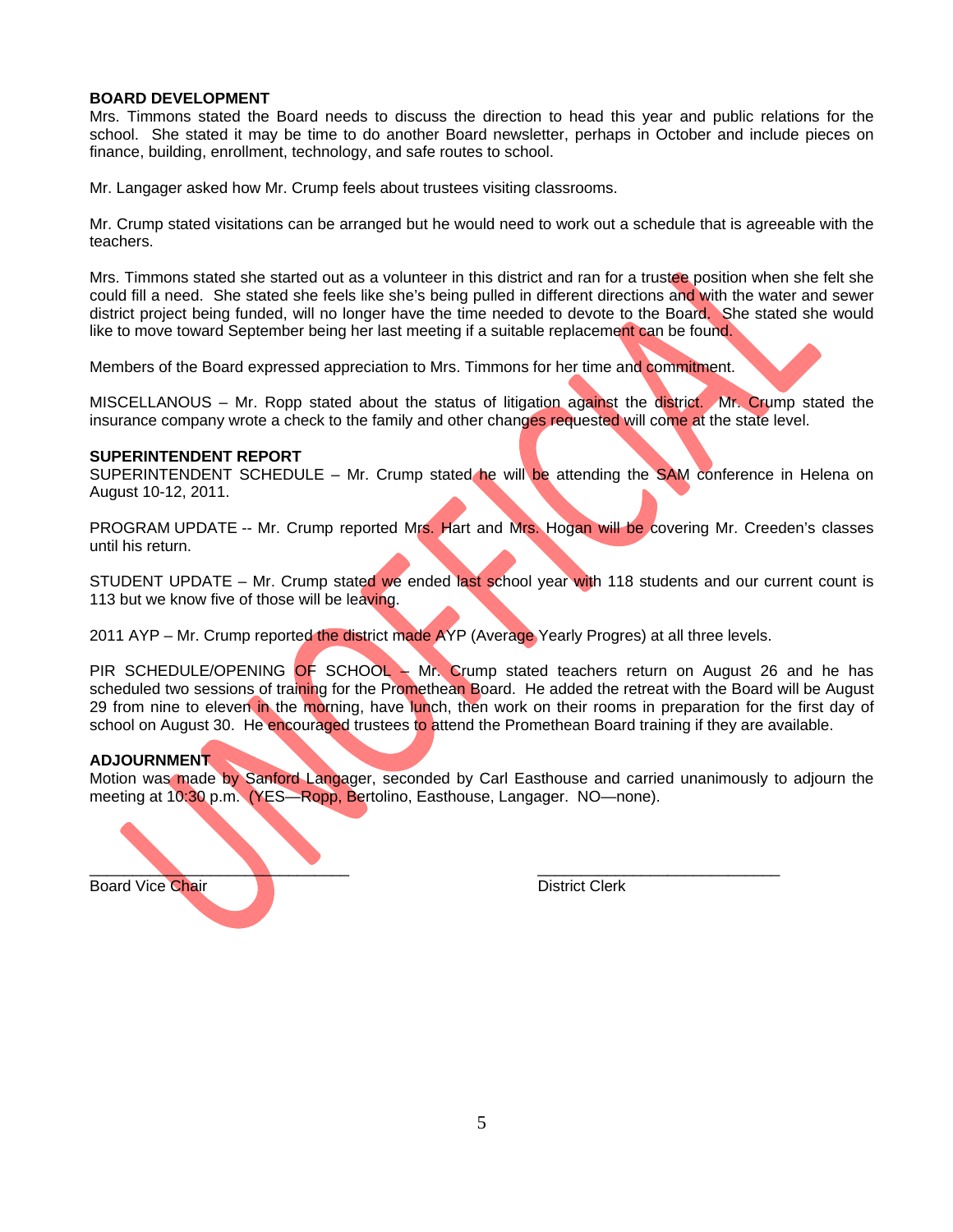# **Roberts School District**

# **FINANCIAL MANAGEMENT** 7320

Purchasing

## Authorization and Control

The Superintendent is authorized to direct expenditures and purchases within limits of the detailed annual budget for the school year. The Board must approve purchase of capital outlay items, when the aggregate total of a requisition exceeds \$500. In case of emergency, the Superintendent shall have the authority to make capital outlay purchases without advance approval when necessary to protect the interests of the District or the health and safety of staff or students. The Superintendent will establish requisition and purchase order procedures to control and maintain proper accounting of expenditure of funds. Staff members who obligate the District without proper authorization may be held personally responsible for payment of such obligations. School funds may not be used for the purchase of personal items.

§§ 18-1-201, et seq., MCA Bid Security

Legal Reference: §§ 18-1-101, et seq., MCA Preferences and General Matters § 20-9-204, MCA Conflicts of interests, letting contracts, and calling for bids

*Debcon v. City of Glasgow*, 305 Mont. 391 (2001)

Previous References: 200.12, 200.13, 200.26, 200.29

Policy History: Adopted on: 11/1980 Reviewed on: Revised on: 12/1990 Revised on: 8/2000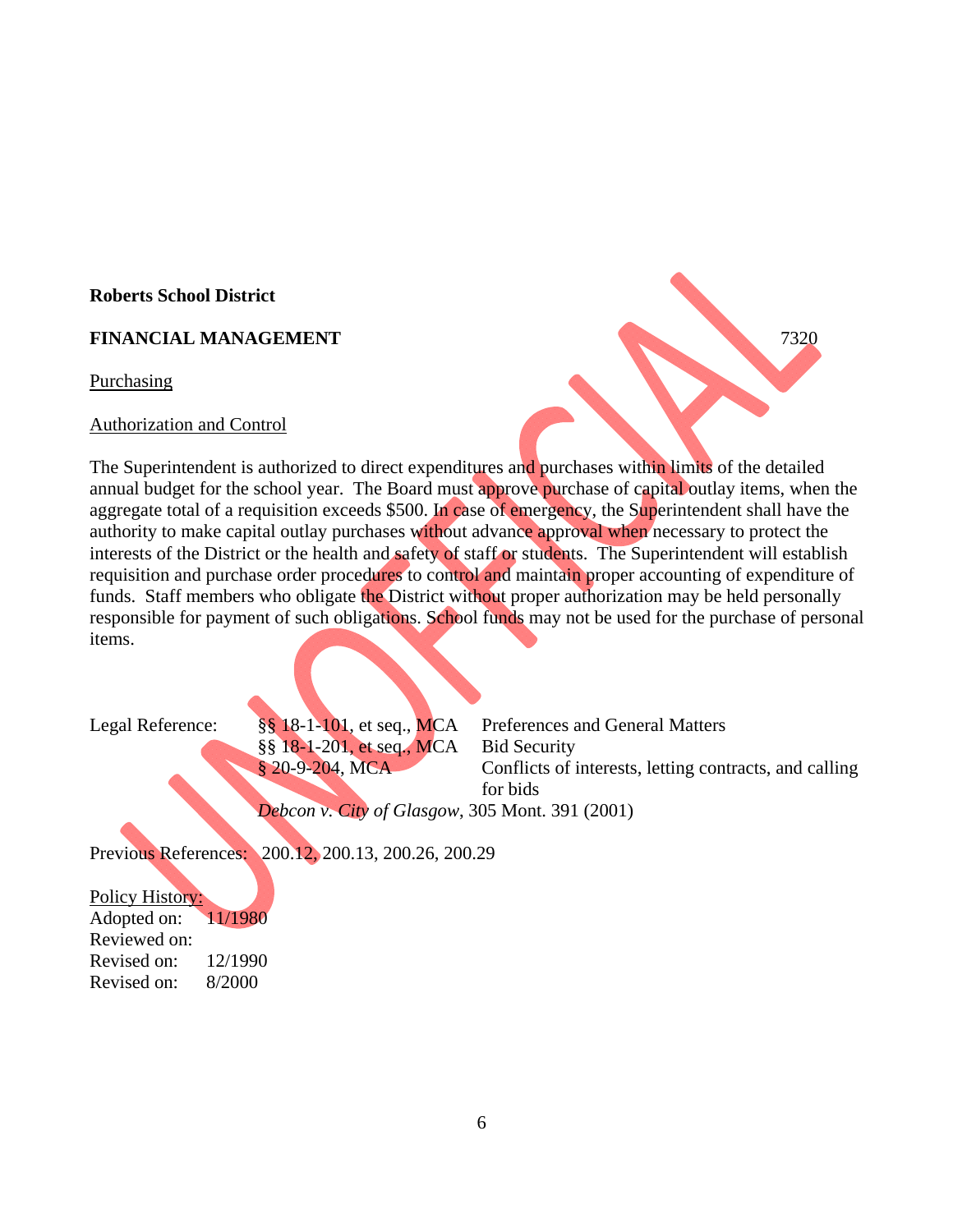# **INSTRUCTION** 2320

# Field Trips, Excursions, and Outdoor Education

The Board recognizes that field trips, when used as a device for teaching and learning integral to the curriculum, are an educationally sound and important ingredient in the instructional program of the schools. Such trips can supplement and enrich classroom procedures by providing learning experiences in an environment beyond the classroom. The Board also recognizes that field trips may result in lost learning opportunities in missed classes. Therefore, the Board endorses the use of field trips, when educational objectives achieved by the trip outweigh any lost in-class learning opportunities. **Roberts School District** 

Field trips that will take students out of state must be approved in advance by the Board; building Superintendent may approve all other field trips.

Building Superintendent will develop procedures with respect to field trips, excursions, and outdoor education.

Staff members may not solicit students during instructional time for any privately arranged field trip or excursion without Board permission.

The presence of a person with a currently valid first aid card is required during school-sponsored activities, including field trips, athletic, and other off-campus events.

# **Policy and Guidelines for Senior Trip**

The Senior Trip is not a school funded activity, however; it is a school sponsored activity governed by the policies of the school district. Accordingly, the Superintendent and the Roberts Board of Trustees have the oversight and must approve of all trip proposals. The district will assign 1-2 staff members to act as class sponsors at the beginning of a class's Freshman year. These sponsors will move with the class each year from Freshman to Senior. If a sponsor leaves the district or is unable to continue a replacement will be found.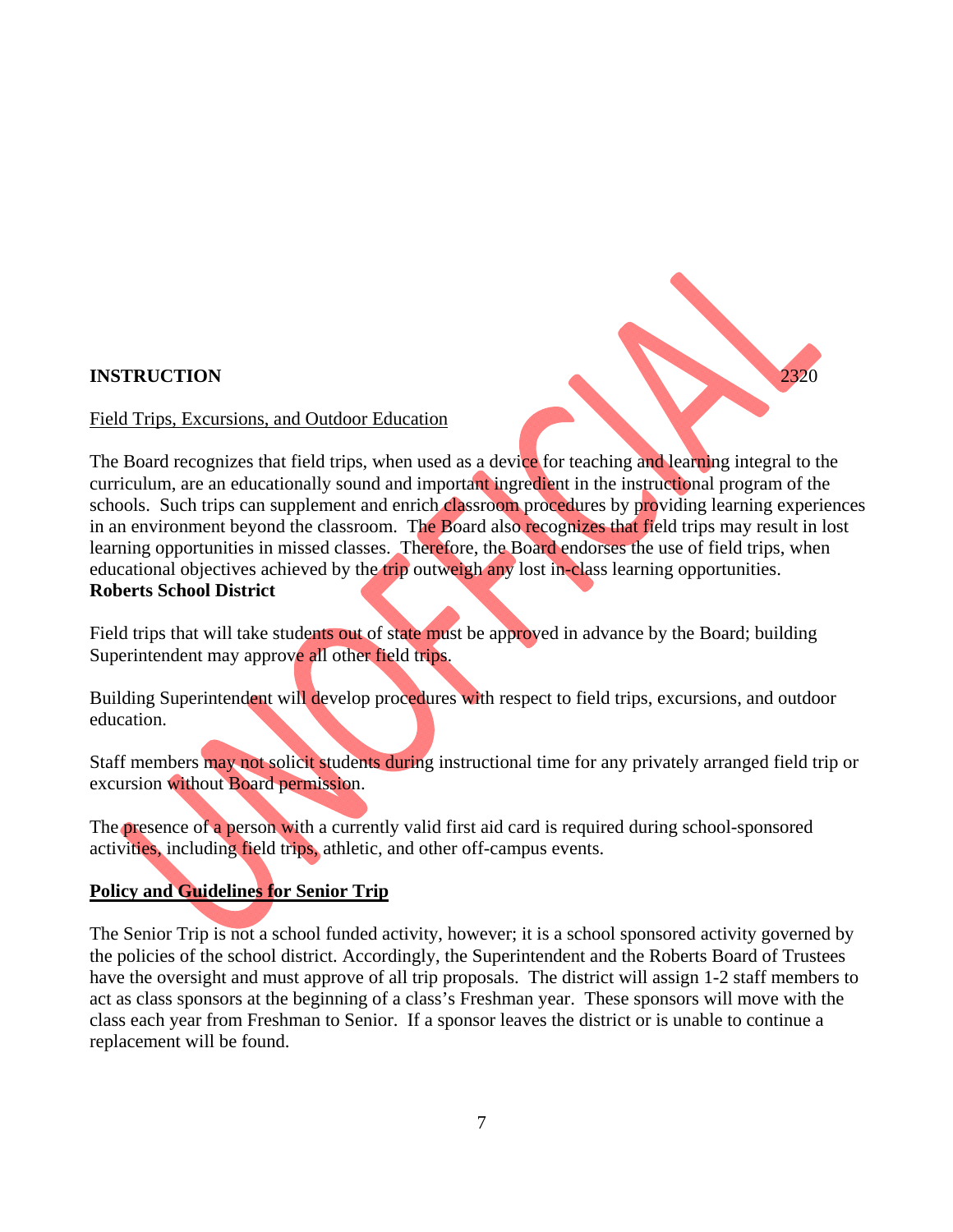The school allows student and parent fundraising activities with prior approval from the Roberts Student Council and the Superintendent.

# REQUIREMENTS:

- 1. All funds raised as a class are to be designated to a senior trip and the cost of the graduation ceremony with any remaining funds going back to the District.
- 2. The trip must be of an educational venue.
- 3. The location, itinerary, and dates of the trip shall be presented to the Board of Trustees for approval.
- 4. If a Sponsor is unable to go on a Senior trip, a new chaperone will need to be approved by the Superintendent and the Board of Trustees.
- 5. Any funds left in the graduating class's account must be used within the school once all expenses have been paid. The determination of where or how that money will be spent in the school will need to be documented in writing by the Senior class in a formal meeting of the class and given to the Superintendent prior to graduation.

Legal Reference: ARM 37.111.825 Health Supervision and Maintenance

Policy History: Adopted on: 12/10/2007 Reviewed on: Revised on: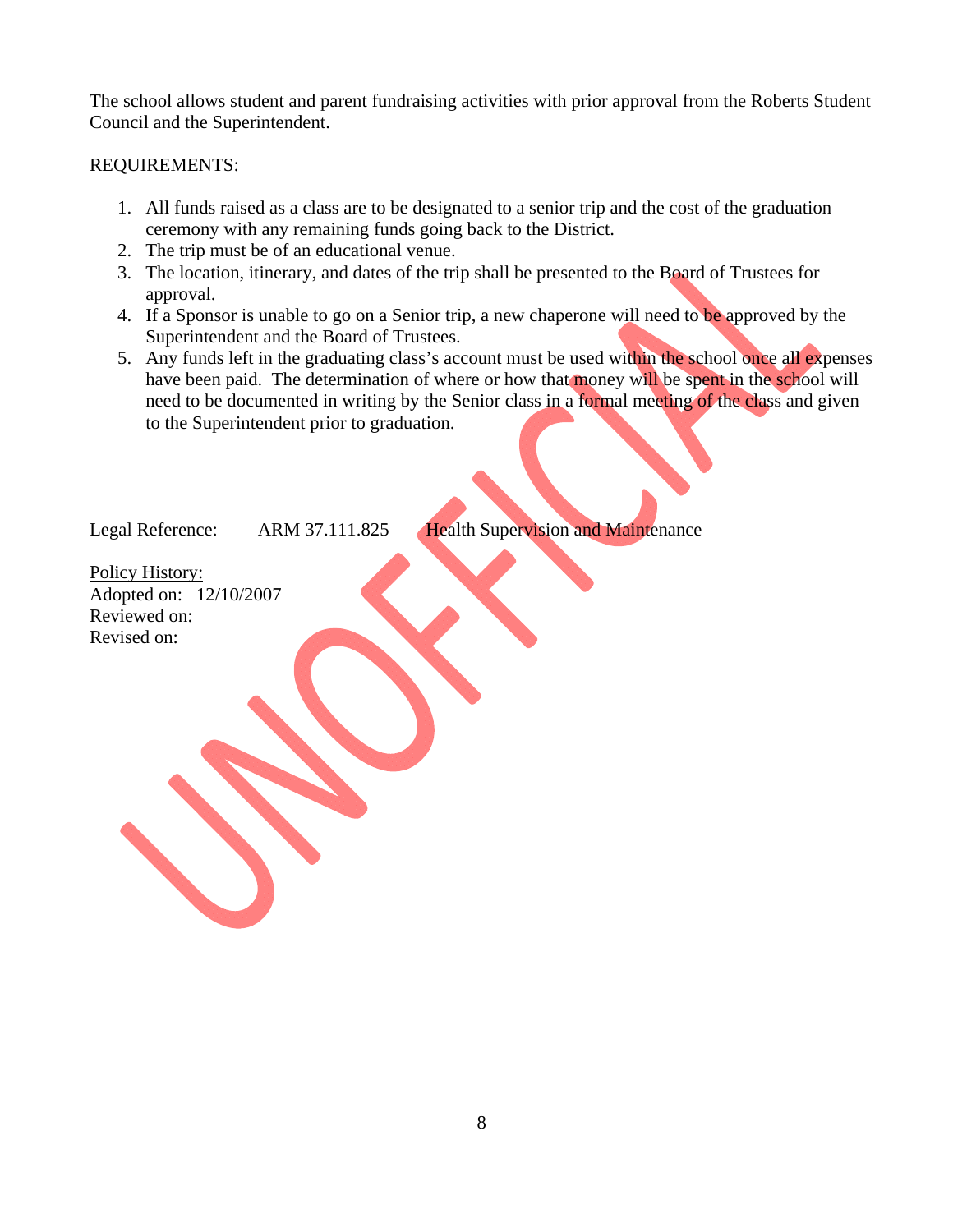# **MINUTES OF THE SPECIAL MEETING OF THE BOARD OF TRUSTEES ROBERTS SCHOOL DISTRICT NO. 5 AUGUST 23, 2011**

The special meeting of the Board of Trustees, Roberts School District No. 5 was called to order by Vice Chair Frank Ropp at 6:00 p.m. on August 23, 2011 in the library at the Roberts School.

### **ATTENDANCE**

Frank Ropp, Vice Chair Joel Bertolino Carl Easthouse Sanford Langager

Absent: Tracy Timmons, Chair

Elliott Crump, Superintendent JaLayne Obert, District Clerk

GUESTS: Annette Hart, Joyce Kober

### **WALK-THROUGH**

The Board conducted a maintenance walk-through to view the projects and progress made during the summer.

### **PERSONNEL**

COACHES – Mr. Crump stated Rod Melton has volunteered to assist the high school football team. He added things are very busy for George Nelson right now so he would also like to serve as a volunteer rather than a coach to assist Kyle Neibauer and Jené Reinhardt.

Mr. Crump stated Ms. Reinhardt has agreed to run the junior high football program and it is his recommendation she be hired at the stipend for a junior high head coach, \$1300.00.

Motion was made by Carl Easthouse, seconded by Sanford Langager and carried unanimously to hire Jené Reinhardt as head junior high football coach at the stipend amount of \$1300.00. (YES—Ropp, Bertolino, Easthouse, Langager. NO—none).

## **NEW BUSINESS**

BUS ROUTE – Mr. Crump stated the Board asked him to look into making a transportation accommodation to pick up students at the Fox turnoff rather than the gravel pit. He stated he spoke to the Red Lodge superintendent who asked a letter be sent to the Red Lodge Board of Trustees explaining the situation. He stated he did that and their board is confused about who the request is coming from so he drafted a second letter explaining the situation and requesting the stop to be signed by our chair and vice chair. He added he and the parents will also be attending the Red Lodge board meeting in September.

Mr. Langager stated he would like to also attend that meeting.

Mr. Bertolino stated he feels the first letter sent better addresses the safety concerns of the request and asked that the letter from the Board be redone to emphasize those concerns.

Mr. Crump stated he will rewrite the letter and send it to trustees for approval.

Mr. Langager asked what happens between now and the September meeting with the stop. Mr. Crump stated the Red Lodge board did give the superintendent approval to do what he feels is best.